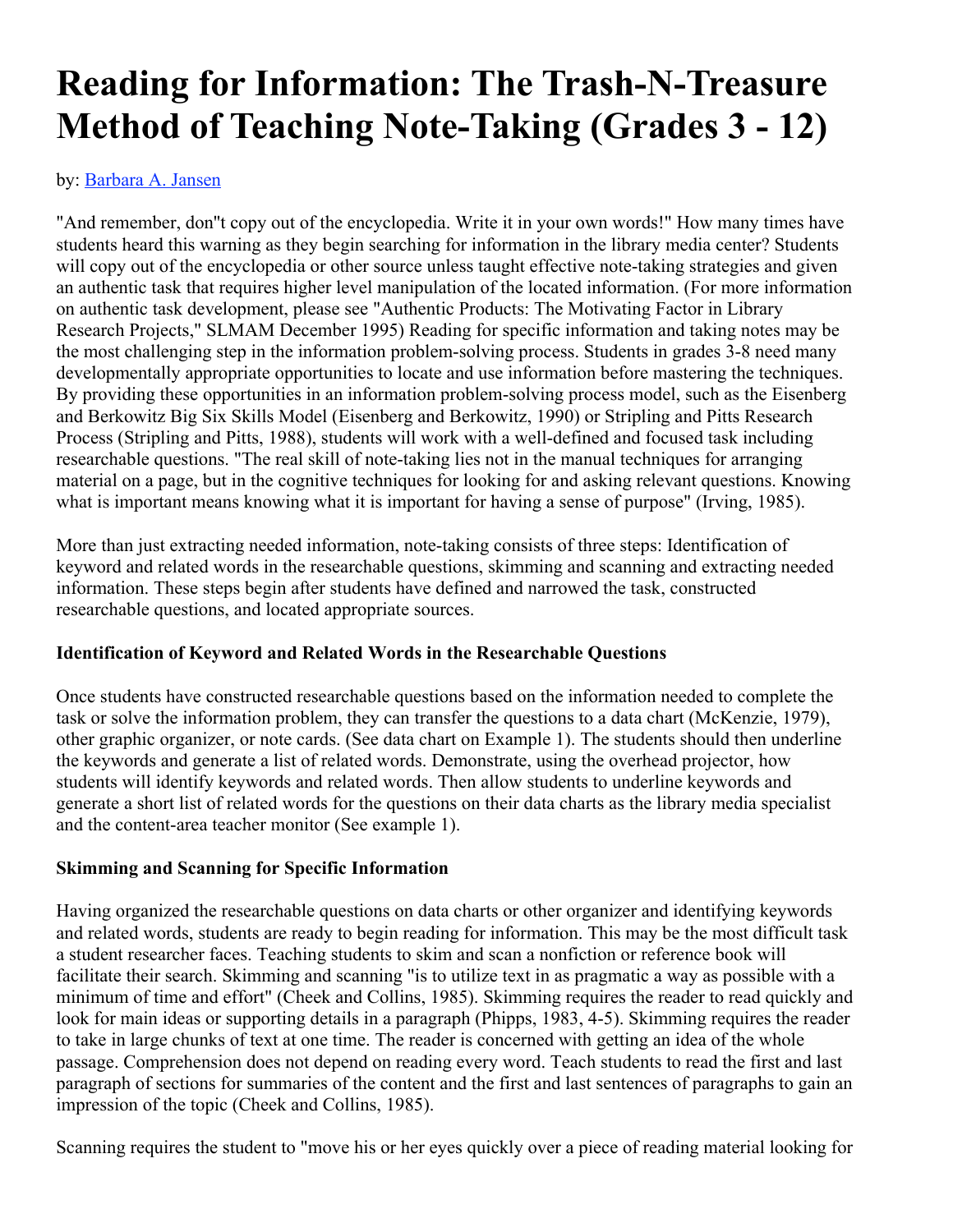one specific point, the words they are looking for jump off the page at them. It is employed for pinpointing needed facts or ideas from the text or the index. It involves skipping words, but the emphasis is on recognition the reader knows what to look for and rapidly scans until words are found and closer reading can occur (Phipps, 1983. 4-5). Here is where students will look for keywords and related words.

## **Extracting Needed Information**

Note-taking consists of four types: citation, summary, paraphrase, and quotation. The citation technique involves exact copying of specific facts (Stripling & Pitts, 1988, 116). Students should learn to take notes by omitting all words or phrases not essential to the meaning. The most important considerations in notetaking are accuracy and honesty. The student must not distort the author''s words or views, and give full credit if copying or quoting the author''s ideas (Irving, 1985.) The trash-n-treasure method supports the citation technique and teaches students how to eliminate unnecessary words and phrases.

## **The Trash-N-Treasure Note-taking Technique**

After identifying appropriate sections in the source by scanning to locate keywords and related words in the table of contents, index, headings, subheadings, and captions, students are ready to begin extracting needed information. Direct instruction is necessary the first few times students are required to take notes for an assignment. Frequent review will help students become independent users of the process. Relate note-taking to a pirate''s treasure map (show one if necessary). The map itself is like the article or chapter of a book containing information about the topic. The X on the map, which marks the exact location of the buried treasure, is the section of the text containing needed information, or an "answer" for specific questions defined in the task. A pirate must dig for the treasure chest, tossing aside dirt, weeds, and rocks (trash). A researcher must dig to find words that help answer the questions (treasure words). He or she must "toss aside" unnecessary sentences, phrases, and words (trash words). Of course, these words are not trash to the original source, only to the researcher because they do not answer the questions defined in the task. Demonstrate this concept using an overhead projector and transparency of an encyclopedia article or section. The students should each have a copy of the article so they can follow along and practice the technique.

1. Show a prepared question, including the underlined keywords and list of related words. (See example) 2. Scan the article until the appropriate heading is located.

3. Place a slash at the end of the first sentence and read it. Ask "Does this sentence answer the question?" 4. If the answer is no, tell the students that that sentence is "trash" to them. Go on to the next sentence, placing a slash at the end.

5. If the answer is yes, underline the first phrase and ask if that phrase answers the question. If the answer is no, underline the next phrase and repeat the question.

6. If the answer is yes, read that phrase word by-word, asking which words are needed to answer the question these are treasure words. Circle those words, then write them in the appropriate place on the overhead data chart (see sample) or whichever organizer the students are using. Those that do not answer the question are trash words. Continue phrase by phrase and word by word until coming to the end of the sentence. Count the words in the sentence and then count the treasure words. Students are very impressed when you say, "The sentence has 17 words and I only needed to write four of them. I don"t know about you, but I would rather write four than 17!"

7. Demonstrate the process again, allowing the students to practice, using copies of the article. Allow students to independently practice a few times before they begin their own research. The library media specialist and teacher should monitor each student''s work, reteaching as necessary.

Once students understand the concept of "trash-n-treasure" words, they begin to write fewer and fewer unnecessary words. Third, fourth, and fifth graders can begin to understand the concept of not copying every word, but mastery should not be required.